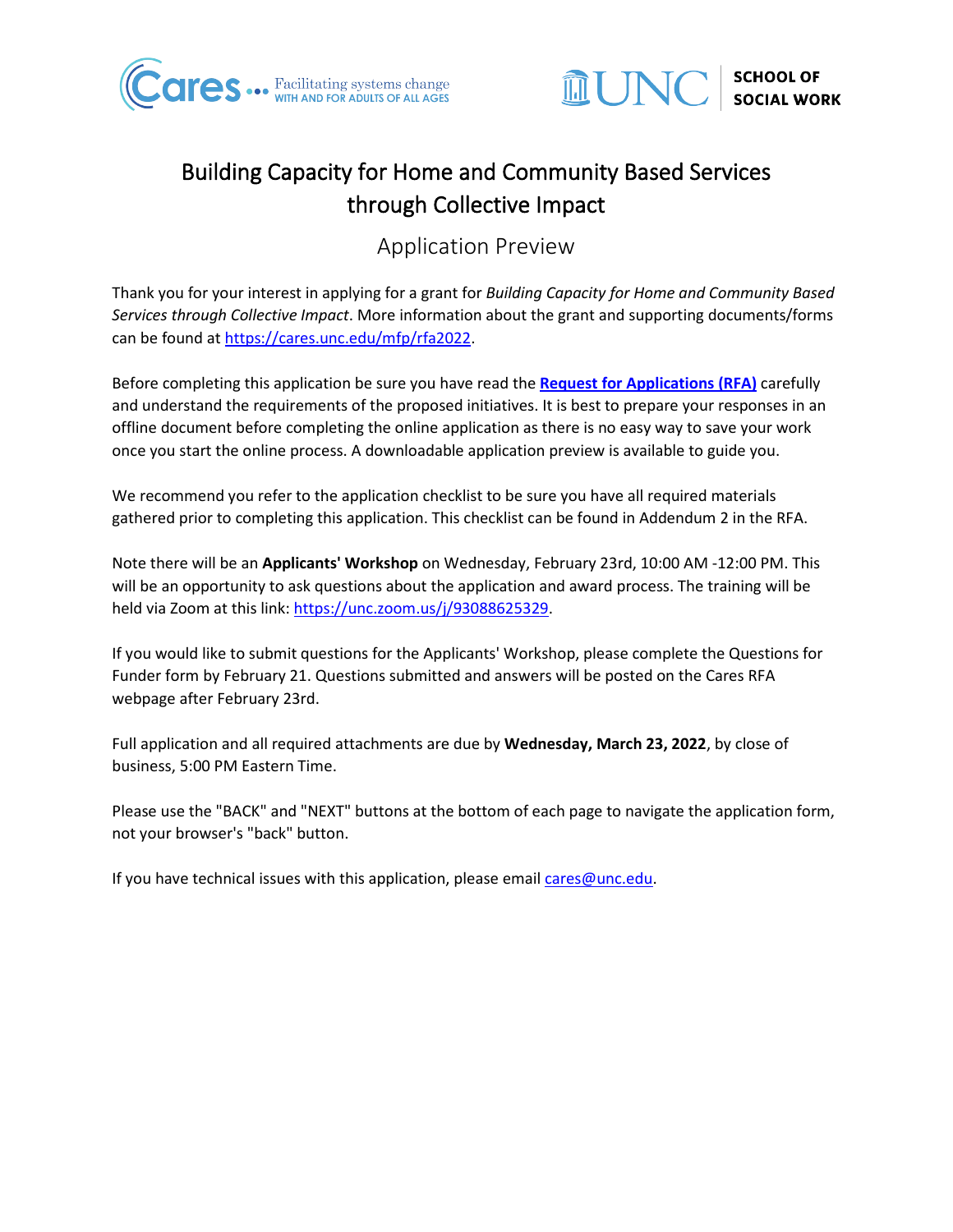# **Project Title (working title):** \_\_\_\_\_\_\_\_\_\_\_\_\_\_\_\_\_\_\_\_\_\_\_\_\_\_\_\_\_\_\_\_\_\_\_\_\_\_\_\_\_\_

#### **Entities Involved in the Initiative**

- Applying Organization's Information
	- o Organization Name
	- o Address
	- o Website
- Director of Applying Organization
	- o Director Name
	- o Director Title
	- o Director Email
	- o Director Phone
	- o Director of Applying Organization Resume (upload)
- Project Manager/Contact Person (if different from Director)
	- o Project Manager Name
	- o Project Manager Title
	- o Project Manager Email
	- o Project Manager Phone
	- o Project Manager Resume (upload if applicable)
- Financial Officer of Applying Organization
	- o Financial Officer Name
	- o Financial Officer Title
	- o Financial Officer Email
	- o Financial Officer Phone
	- o Financial Officer Resume (upload)

# **Key Partner Organizations**

In this section please:

- Identify at least three key intended community partner organizations, representing at least two different sectors.
- Briefly describe each partner's expected contributions to this project,
- Identify a contact at each organization, and
- Supply a letter of support from each organization

#### **Key partner organization #1**

- Organization Name
- Contact Person's Name
- Contact Email Address
- Briefly summarize the expected contribution of this organization to the project:
- Letter of Support (upload)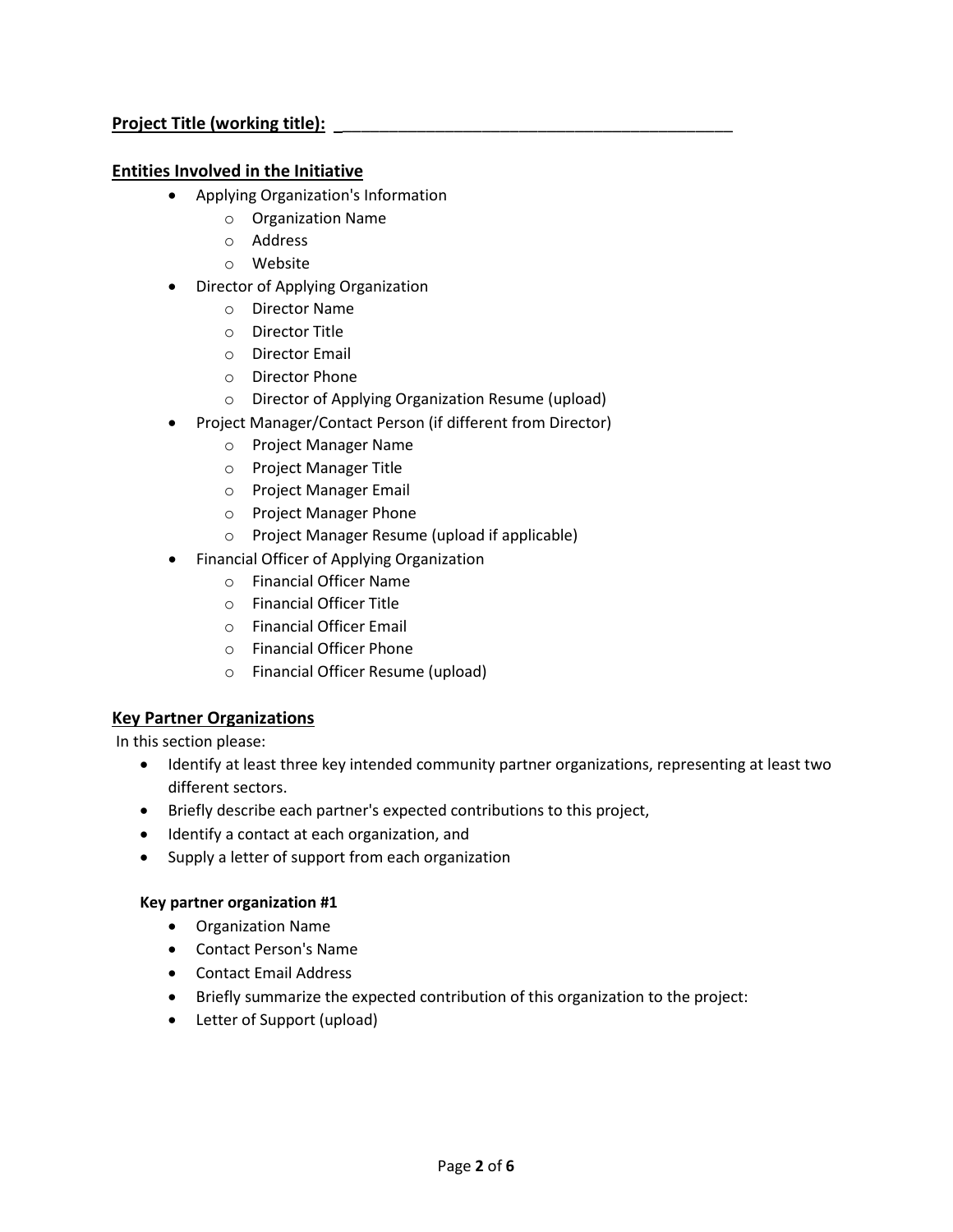#### **Key partner organization #2**

- Organization Name
- Contact Person's Name
- Contact Email Address
- Briefly summarize the expected contribution of this organization to the project:
- Letter of Support (upload)

#### **Key partner organization #3**

- Organization Name
- Contact Person's Name
- Contact Email Address
- Briefly summarize the expected contribution of this organization to the project:
- Letter of Support (upload)

Optional: Is there anything else you would like to share about your partner organizations?

# **Proposed Initiative**

# **Focus Area:**

Select the primary focus area of your proposed initiative.

- o Increasing the supply of affordable and accessible housing beyond the use of subsidized housing programs (e.g., Targeted/Key, Section 8 vouchers, etc.).
- o Reducing transportation barriers to accessing the community.
- o Increasing the supply of and access to direct support professionals (DSPs), direct care workers, or nursing assistants, depending on the population served, for individuals.
- o Assisting individuals to develop a network of natural supports.

Reflect briefly on how the proposed project will intersect with the other areas key to successful community living.

#### **Project Narrative**

The components of the Project Narrative include:

- Executive Summary
- Problem Statement and Adults Affected
- Goals(s) and Objective(s)
- Proposed Intervention using Collective Impact
- Outcomes
- Evaluation
- Organizational Readiness
- Community Readiness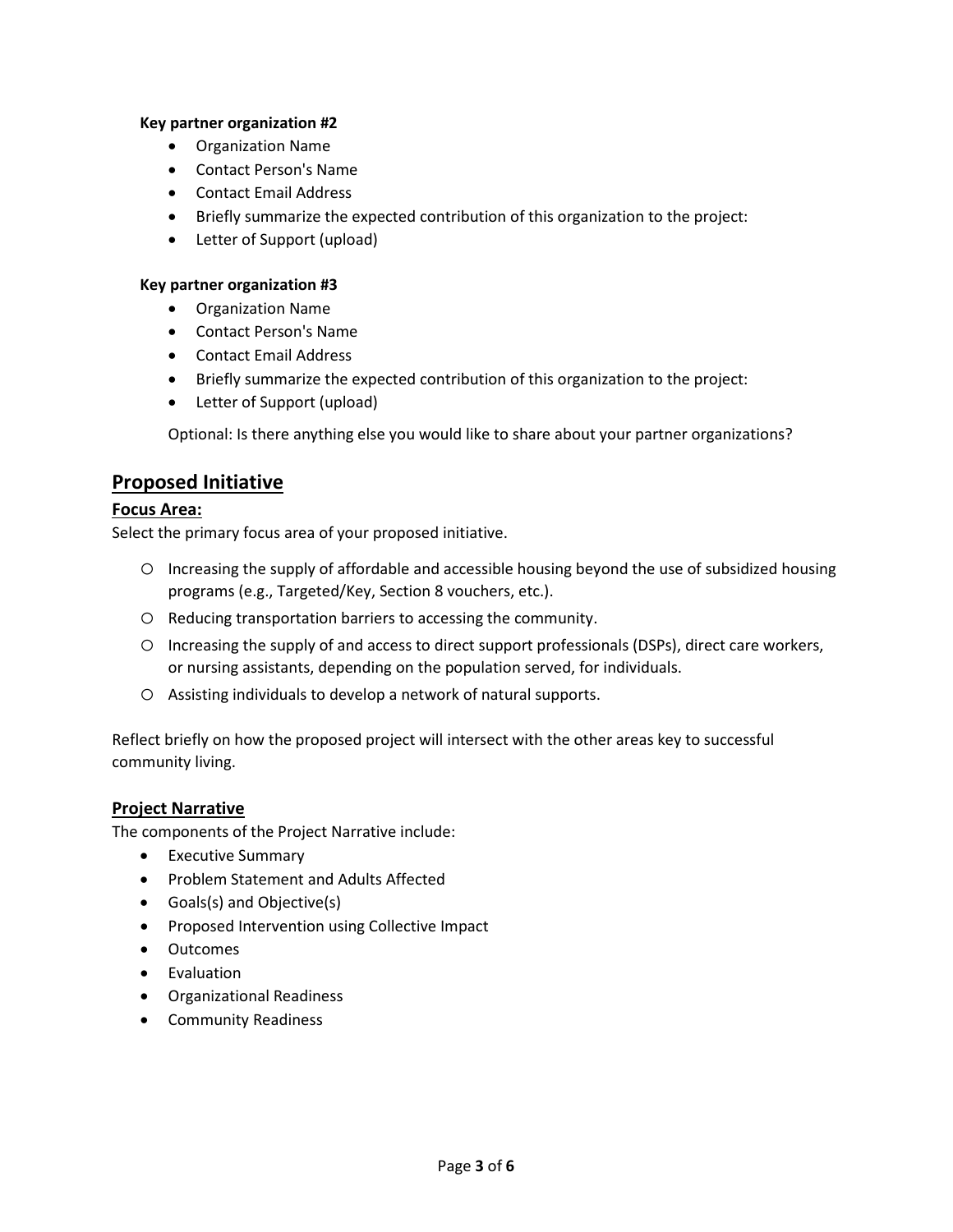## **Executive Summary**

(This section should be brief, no more than 1800 characters) *Summarize your proposed initiative (it can be helpful to write this when you have completed the other sections below).* 

The summary must include the project's goal(s), objectives, overall approach (including target population and significant partnerships), and anticipated outcomes. The following are very simple descriptions of these terms.

- **Goal(s)** broad, overarching purpose of the initiative, i.e., what you want to do, where you want to be.
- **Objective(s)** narrow, more specific, identifiable, or measurable steps toward a goal. Part of the planning process or sequence (the "how") to attain the goal(s).
- **Outcomes** A measurable outcome is an observable end-result that describes how an intervention will ultimately benefit the individual, family, community, and the state.

#### **Problem Statement and Adults Affected**

This section should describe the nature and scope of the problem or issue the proposed intervention is designed to address.

Please include the following:

- 1. Description of the problem/issue.
- 2. Description of the group(s) targeted by this initiative.
- 3. Geographic area(s) served by this initiative.
- 4. Significance of the problem/issue in the identified community/region/state (include relevant statistics).
- 5. Familiarity with the NC Olmstead plan and Money Follows the Person.

#### **Goal(s) and Objectives**

This section should consist of a description of the project's goal(s) and major objectives. Unless the project involves multiple, complex interventions, it is recommended that you have only one overarching goal. The objectives should be SMART: specific, measurable, attainable, relevant, and time-bound relative to the overall intent of the initiative.

#### **Proposed Intervention Using Collective Impact**

Please provide a clear and concise description of how you plan to address the problem described in the "Problem Statement." Please include the following:

- 1. An explanation of the work to be performed inclusive of key activities, special personnel, supplies, materials, equipment, or travel needed.
- 2. Describe how the problem would be best addressed by the collective impact model of systems change.
- 3. Summarize how collective impact will be used and how you will incorporate the five essential elements of collective impact: 1.) Backbone Organization; 2) Common Agenda; 3) Shared Measurement; 4) Continuous Communication; and 5) Mutually Reinforcing Activities.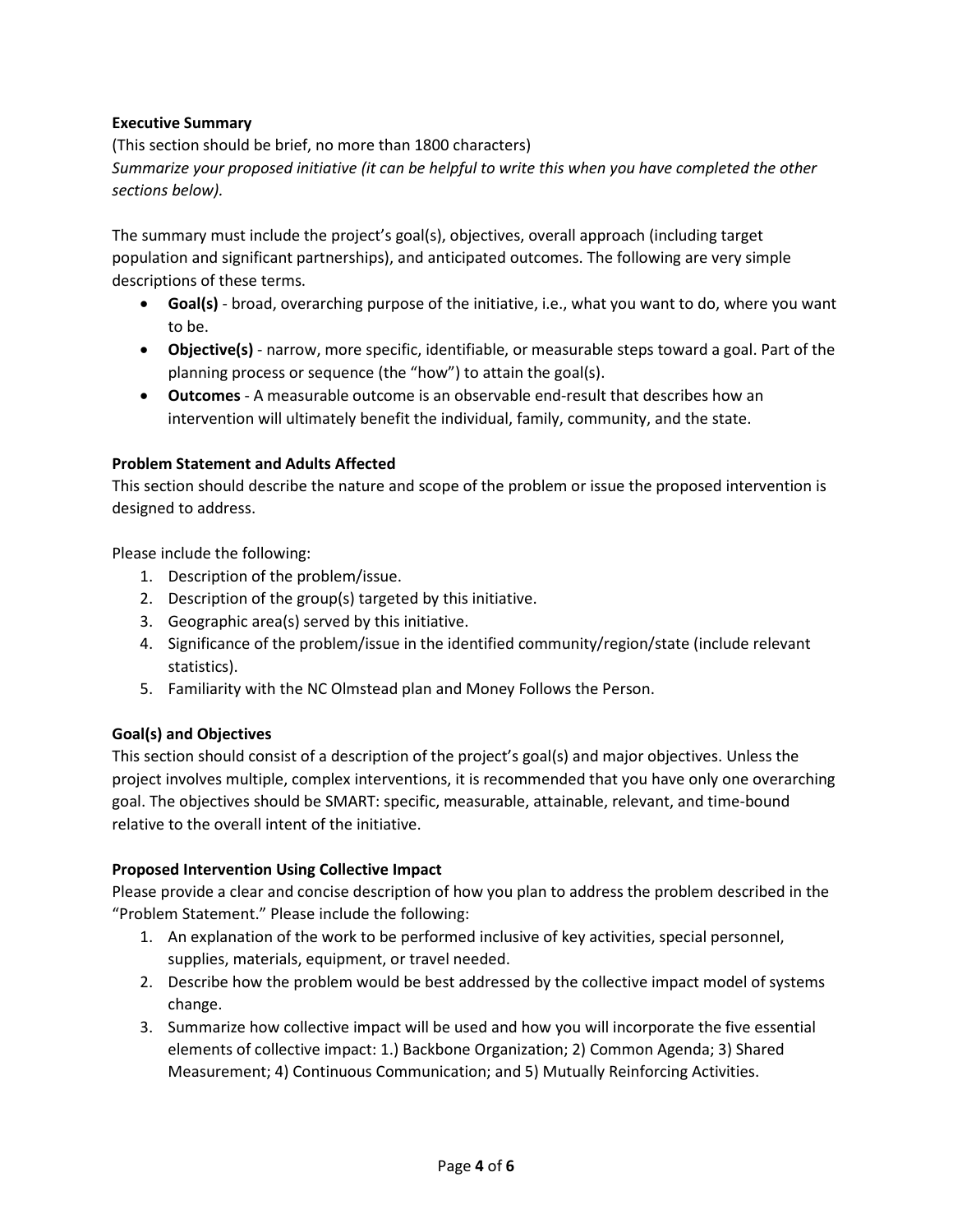- 4. Describe how your project will meaningfully involve individuals and families with lived experience. Demonstrate how you will engage and recognize (in some cases, through compensation for time) the contributions of the target audience, end user, and people with lived experience in interviews, surveys, and work groups.
- 5. Briefly summarize the ways you will work with the key partnering organizations.
- 6. Describe your plan to engage community partners for ongoing collaboration.
- 7. Include existing factors that will potentially contribute to the proposed initiative's success.
- 8. Note any major challenges you anticipate encountering and how your project will seek to overcome these challenges.

#### **Outcomes**

A measurable outcome is an observable end-result. Clearly identify the measurable outcome(s) that will result from the proposed project. Describe how this intervention may benefit the individual, family, community, and state.

Keep the focus of this section on describing what outcome(s) will be produced by the project. You can then use the Evaluation section on the next page to describe how the outcome(s) will be measured and reported.

## **Evaluation Plan**

This section should describe the method(s), techniques and/or tools that will be used to:

- 1. Measure the project's progress and results over time
- 2. Determine whether or not the proposed intervention achieved its anticipated outcome(s), and
- 3. Document the "lessons learned" both positive and negative from the project that will be useful to people interested in replicating the intervention.

#### **Organizational Readiness**

Please address the following:

- 1. Apart from this award, what funding or potential funding, if any, does your organization have to support this effort?
- 2. What other initiatives has your organization been part of that have used collective impact or a similar model?
- 3. Describe your organization's experience working with the aging and/or disability LTSS system in North Carolina.

#### **Community Readiness**

In this section, consider the larger community beyond your organization. Please address the following:

- 1. In your community, what "champions" (i.e., influential individuals and organizations) have shown commitment to solving problems affecting your chosen target population(s)?
- 2. Describe their influence and willingness to be involved in your project.
- 3. Outside of your organization, what additional local funding or in-kind resources, if any, exist to support this effort?